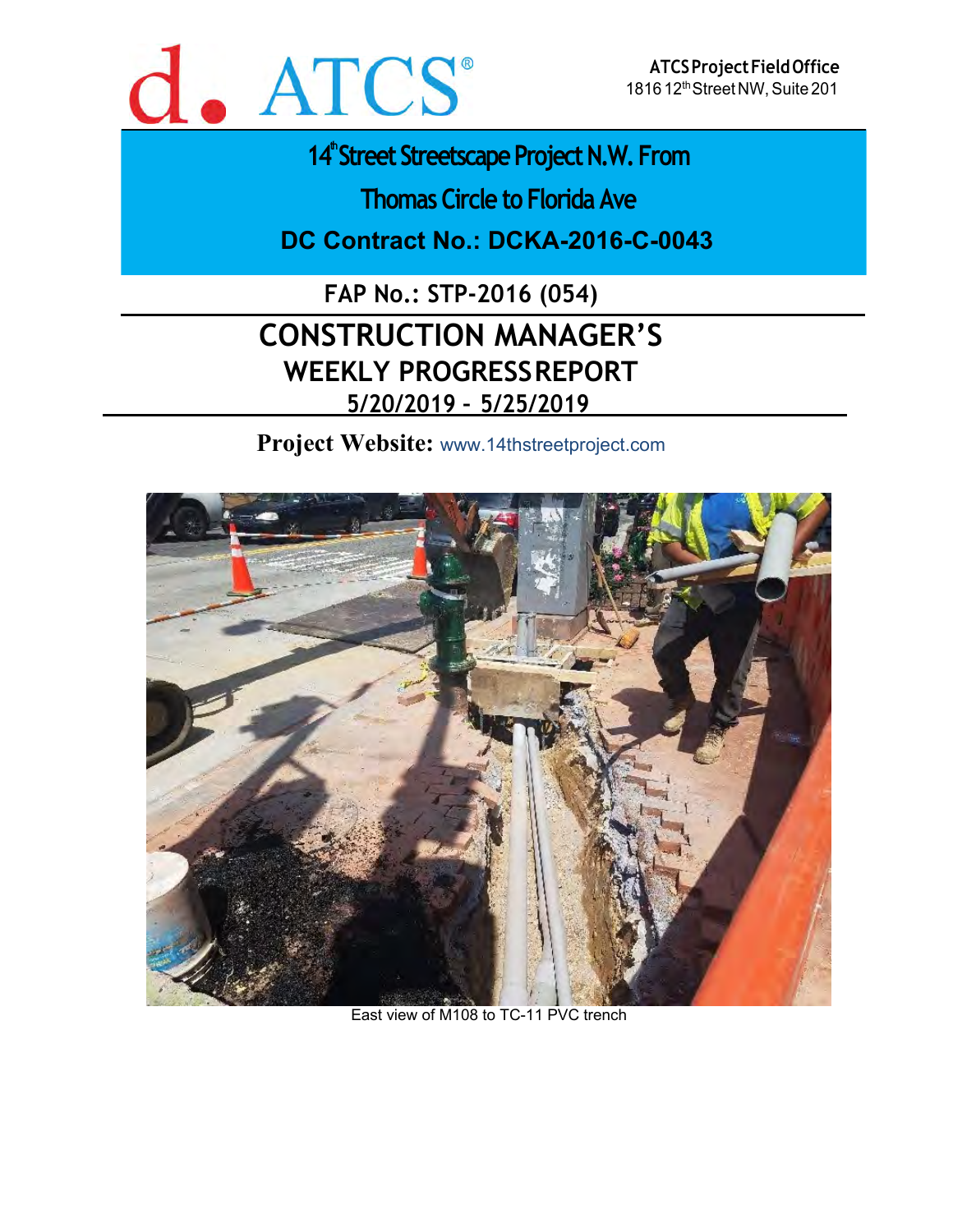

## **1. EXECUTIVE SUMMARY**

### **Project Description:**

The scope of the construction work includes the followings:

- The removal and disposal of existing roadway pavement, curb and gutter and sidewalks, milling of existing asphalt pavement to the extents shown on plans.
- The resurfacing of existing asphalt pavement using 2" Superpave AC surface on  $14<sup>Th</sup>$  Street between Thomas Circle and Florida Ave as shown in the plans.
- The replacement of all curbs and gutters with Granite Curbs, 12" Brick Gutter, Concrete Sidewalk, Wheelchair/Bicycle Ramps, and Cobble Stone LID Paver, Bioretention Planters as shown on the plans or as directed.
- The removal and transportation to storage yard of Existing Traffic Signals and Light Poles as shown on plans. Traffic signal relocation and equipment upgrading of Traffic Signals at all intersections of 14<sup>th</sup> Street within the project limit as shown on plans.
- Streetscaping throughout the 14<sup>th</sup> Street corridor as shown in the plans.
- The installation of traffic signing and permanent pavement markings.
- $\bullet$  Upgrading of street lighting throughout the 14<sup>th</sup> Street corridor as shown in the plans.
- Construction and upgrading of single catch basin, double catch basin, and triple catch basin.
- Construction / Upgrading of new Watermains, Fire Hydrants
- **•** Full Reconstruction of R Street.
- Installation of new Bus Islands and bus pads as shown on the plans and as directed.
- The installation and use of erosion and sediment control measures as required.
- Mobilization and demobilization, performance of field layout, provision and maintenance of engineer's field facilities, progress photographs, and the proper maintenance of vehicular and pedestrian traffic during construction, including provision of all required construction warning and detour signs and traffic control devices.

#### **Work by Others**

The PEPCO manhole replacement or vault adjustments activities will be done by others approved by PEPCO. The ATCS CM team will coordinate all these activities with the Contractor and PEPCO.

# **2. STATUS OF CONSTRUCTION / PROGRESS SUMMARY**

#### **Progress Summary:**

- 1. Omni onsite excavating and installing electrical conduits and manholes
- 2. Omni excavating and install new water main, Water service and Fire Hydrants for DC Water.
- 3. Den installing PCC Sidewalk, Granite Curb, Brick Gutter, ADA Ramps
- 4. FMCC excavated and replaced PCC Pavement
- 5. FMCC Electrical Installing Traffic Signal Poles, Transformer Bases, Traffic Control Cabinets, and Pendent Poles
- 6. FMCC onsite providing MOT for Subcontractors

## **CM Community Outreach Activities**

- 1. Connected with retailers and property owners in project corridor to provide updates and address any questions or concerns. On-site meetings with property owners.
- 2. Project Website is up and running. Responded to email questions that came through Project Website.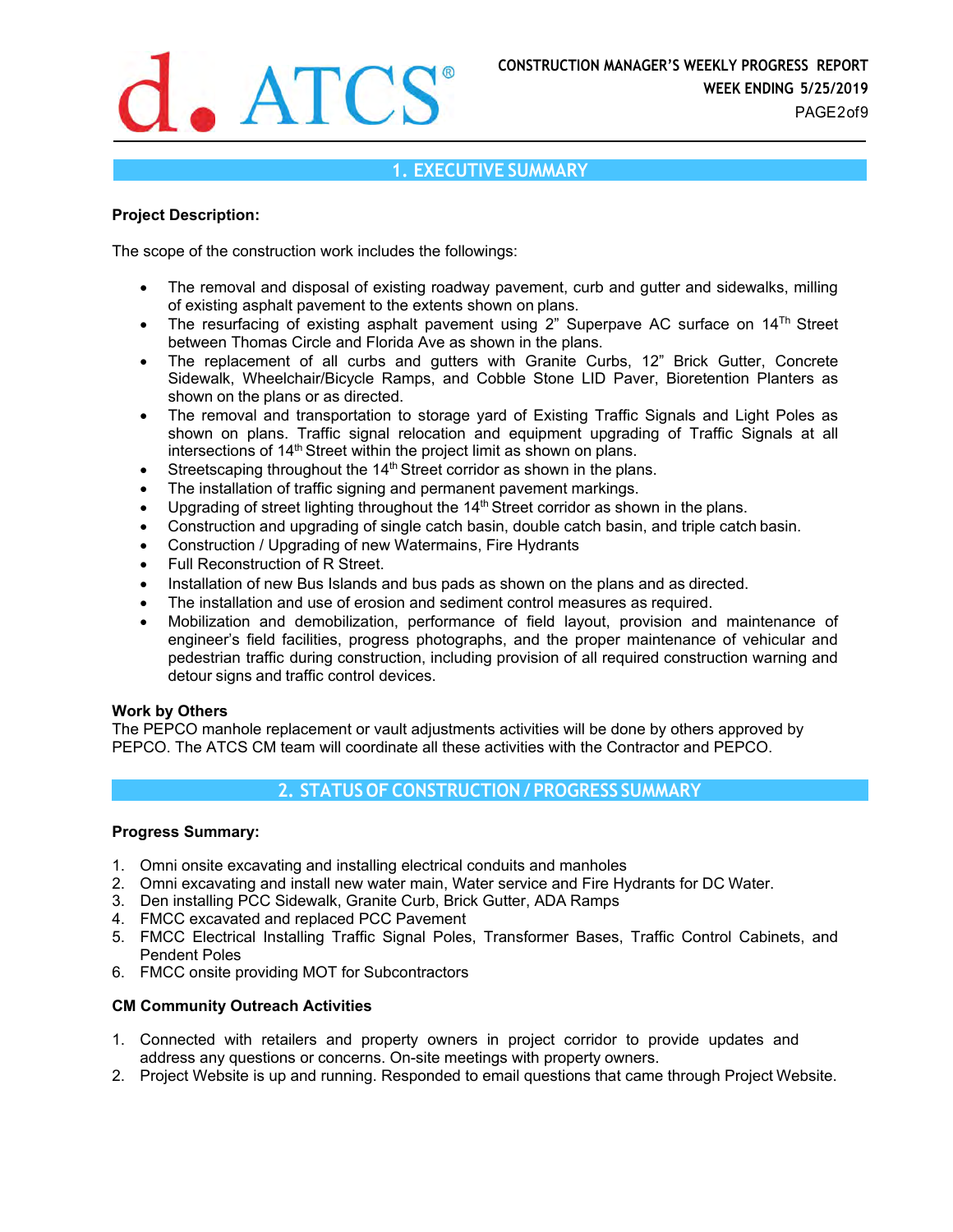

# **3. ISSUES / ACTION ITEMS**

- Ongoing Issues / Items: Pepco working on conflicts (approx. 12 locations) and to give CM a report on time frame for design and corrections.
- Bus Shelter Removal DDOT executed article 3
- Action Items:
- New Issues / Items: None

## **4. MEETINGS / PROJECT COORDINATION**

Progress Meeting are schedule at the Field Office every Tuesday at 10:30am

# **5. DAILY WORK PERFORMED**

#### **Monday 5/20/2019**

**FMCC** closed NWC of 14<sup>th</sup> & T St during backfill of pendant pole/traffic signal foundations. SEC of 14<sup>th</sup> & Florida parking lane was closed during trenching of foundation trench for electrical work. Sidewalk at NWC of 14th & Florida Avenue was re-opened to pedestrians following backfill of M104 to TS56 and L122/PP/TS backfill including temporary asphalt patch. **30 LF** of pedestrian barricade was moved to SEC during electrical trenchwork for pedestrian protection.

**Omni Excavators** worked at multiple locations including 14<sup>th</sup> & Florida Avenue at NWC backfilling trench from M104 to TS56 and M104 to L122 PP/TS foundations. RC6 was used for suitable backfill, compacted and topped with temporary asphalt patching. Traffic drums were used for pedestrian safety at this location. Omni also worked at SEC of Florida Avenue continuing from electrical manhole M108 to traffic cabinet foundation TC-11. Foundation, including PVC and reinforcement was placed in preparation for concrete placement scheduled for 5/21/19. Backfill also took place at NWC of 14<sup>th</sup> & T St near M69 and traffic signal foundations TS32, L86/PP/TS and P09 and TC7 foundations.

#### **Tuesday 5/21/2019**

**FMCC** MOT crew moved pedestrian barriers and water filled jersey barriers at SEC of 14<sup>th</sup> & Florida Avenue and SEC of  $14<sup>th</sup>$  & S St. for foundation protection and electrical work.

**Omni Excavators** worked at SEC of 14<sup>th</sup> & Florida Ave placing Class B concrete from electric manhole M108 to traffic cabinet foundation TC-11 including encasement of (1-2" and 2-4") PVC conduits. Omni also adjusted frame tops at catch basin CB-36 southbound 14<sup>th</sup> St between W St and Florida Avenue including drilling of dowels for basin throat. Removal of 3 light pole foundations at Florida Avenue was done at NE, SE and NW corner.

#### **Wednesday 5/22/2019**

**FMCC** MOT crew cordoned and secured foundations removed by Omni between U St and Florida Avenue with MOT devices (Traffic drums, cones, construction fence and caution tape).

**Omni Excavators** worked between U St and Florida Avenue removing (4) traffic signal pole foundations at SEC of W St, SWC and SEC of Florida Avenue, and SEC of 14<sup>th</sup> & V St. Removal included removal of concrete as well as reinforced J bolts. Foundation locations were backfilled with suitable backfill material and temporary asphalt patching. Pendant pole foundations R77 and R78 were removed on east and west side of 14<sup>th</sup> St between U and V St as well.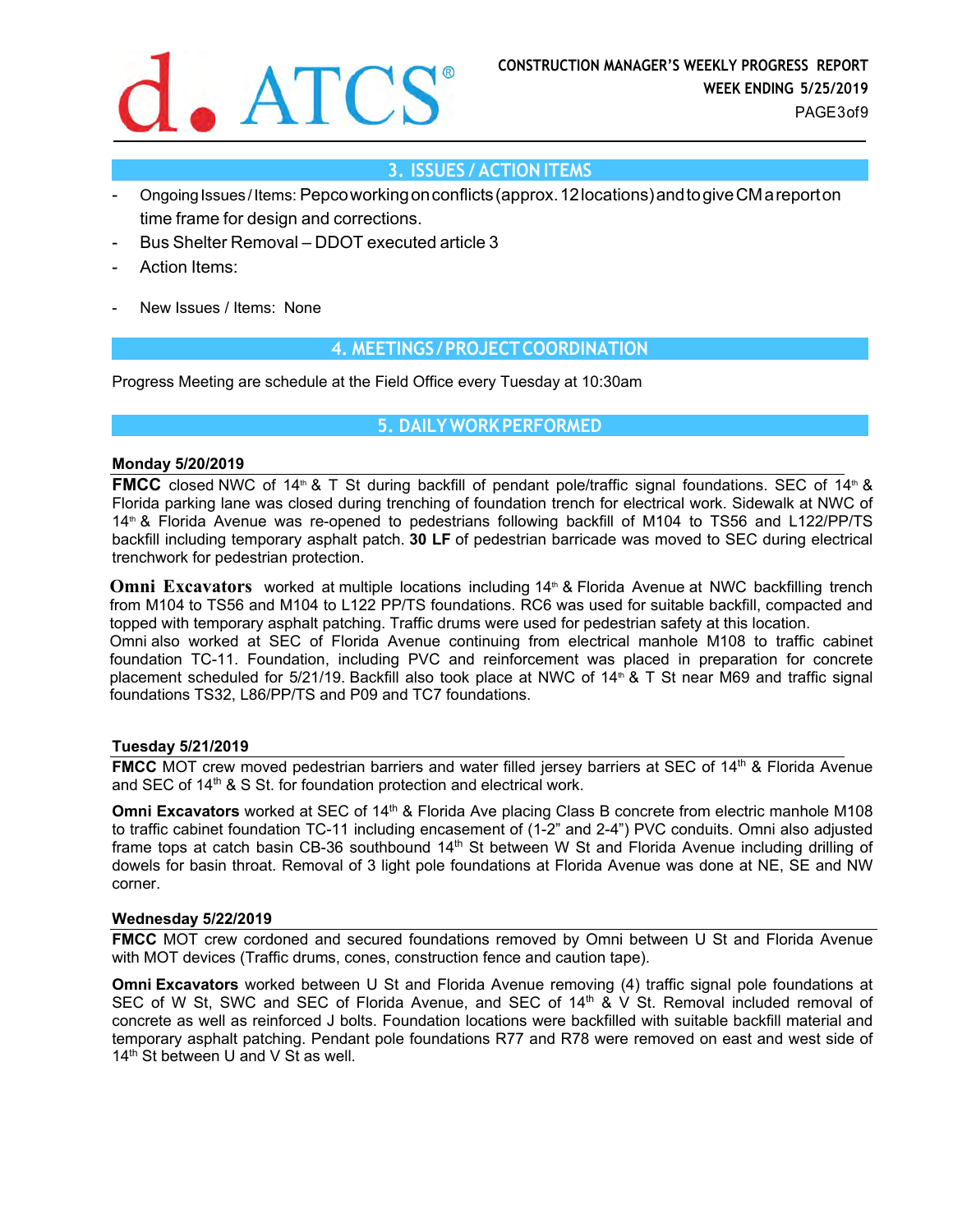

# **Thursday 5/23/2019**

**FMCC** FMCC set up MOT signs and devices for four locations maintaining minimum of one travel lane within the work zone as per approved specification and traffic control plan.

**Omni Excavators** continued removal of light pole foundations along 14<sup>th</sup> St near 14<sup>th</sup> St and adjusted more catch basin frame tops. Work was observed and reported by Inspector M. Eshete.

#### **Friday 5/24/2019**

**FMCC** closed right travel lane southbound between Belmont and Florida Avenue for electrical work at NWC of  $14<sup>th</sup>$  & Florida Avenue. Arrow board and traffic devices were used to taper traffic accordingly.

**Omni Excavators** worked at NWC of 14<sup>th</sup> & W St cleaning up corner of materials and equipment prior to Memorial Day weekend

#### **Saturday 5/25/2019**

No work.

## **6. INSPECTION & MATERIAL TESTS PERFORMED**

QA/QC was onsite preforming compaction testing of backfill and aggregate base material

# **7. RFI's / SUBMITTALS**

- Requests for Information:
	- o We have received 24 RFIs; 21 RFIs have been answered.
- Submittals:
	- o We have received 77 Submittals; 74 Submittals have been Approved

## **8. CHANGE ORDERS/TASK ORDERS**

- $\circ$  CM Task Order Modification submitted to DDOT for time extension was approved
- o Article 3 Letter for Bus Shelter Removal
- o Missing ITS Fiber Items
- o Missing Extra Fittings for Water Main work

## **9. DBE or CBE PARTICIPATION SUMMARIES**

- ATCS CBE / DBE Activity:
	- $\circ$  Hayat Brown LLC.: Provided Office Engineering and Inspection support for this project.
- Fort Myer Construction Corp. DBE Activity:
	- o Omni Excavators Inc.
	- o Den United LLC.

**10. ACCIDENTS / INCIDENTS**

**None**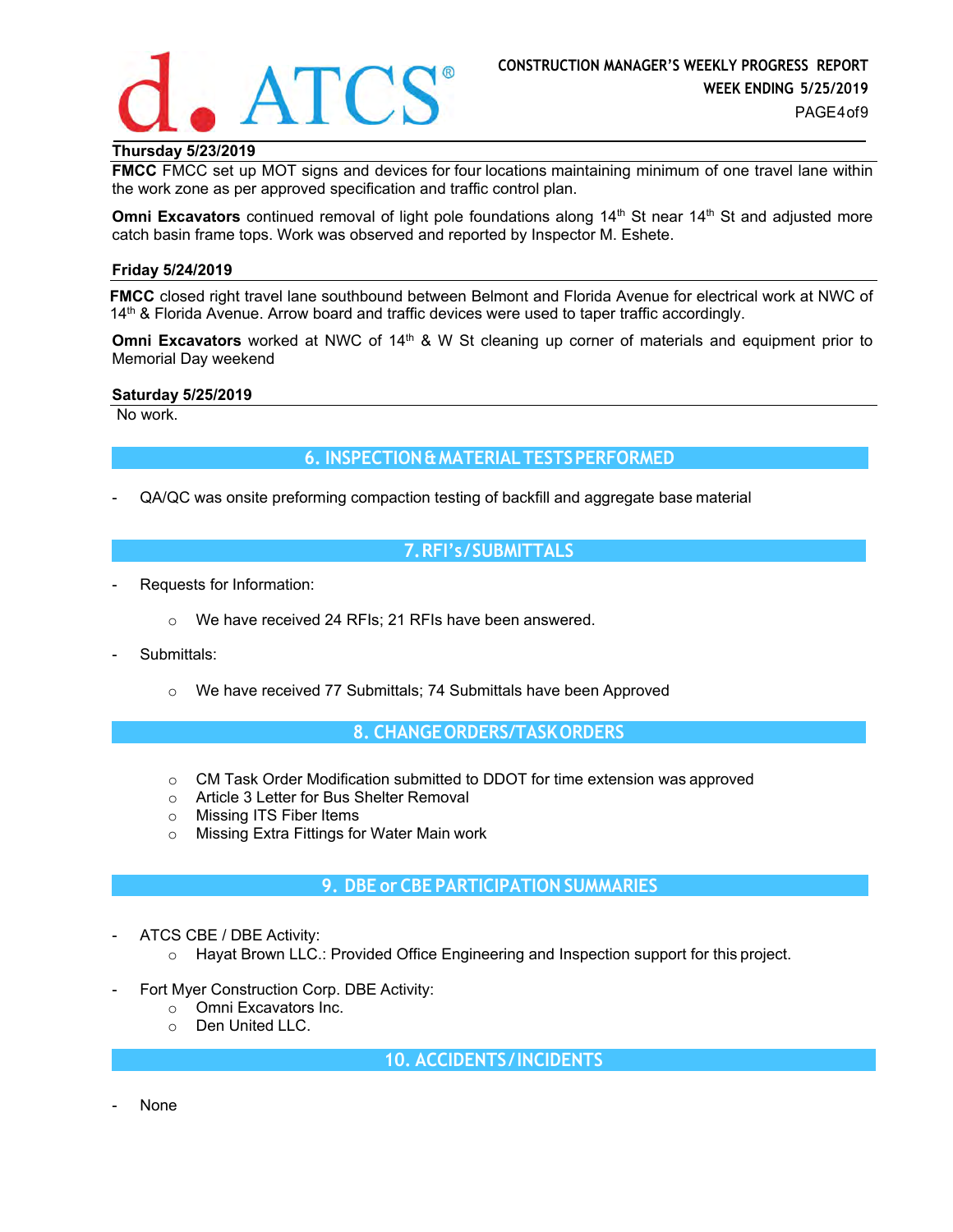

**11. PHOTOS OF WORK PERFORMED THIS PERIOD** 



Installed #57, bedding stone and geotextile fabric for the electric manhole M52



Progress picture for the fire hydrant connection at the SEC of 14<sup>th</sup> St and S St NW.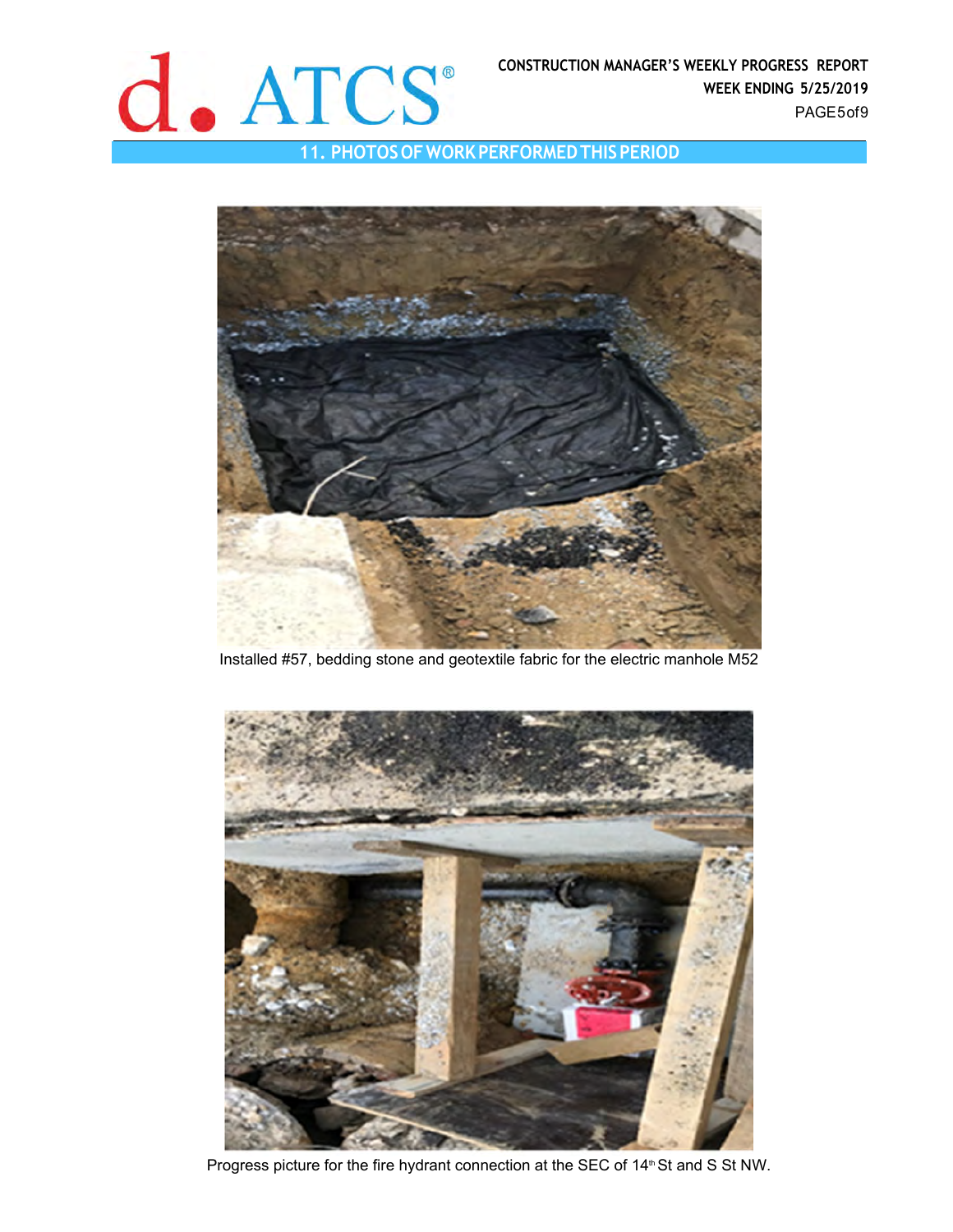



MOT set up for pedestrian crosswalk closure at the SEC of 14<sup>th</sup> and Riggs St NW looking South on 14<sup>th</sup> St.



Putting back steel plates, pinning, welding and ramping with cold mix at the end of the shift